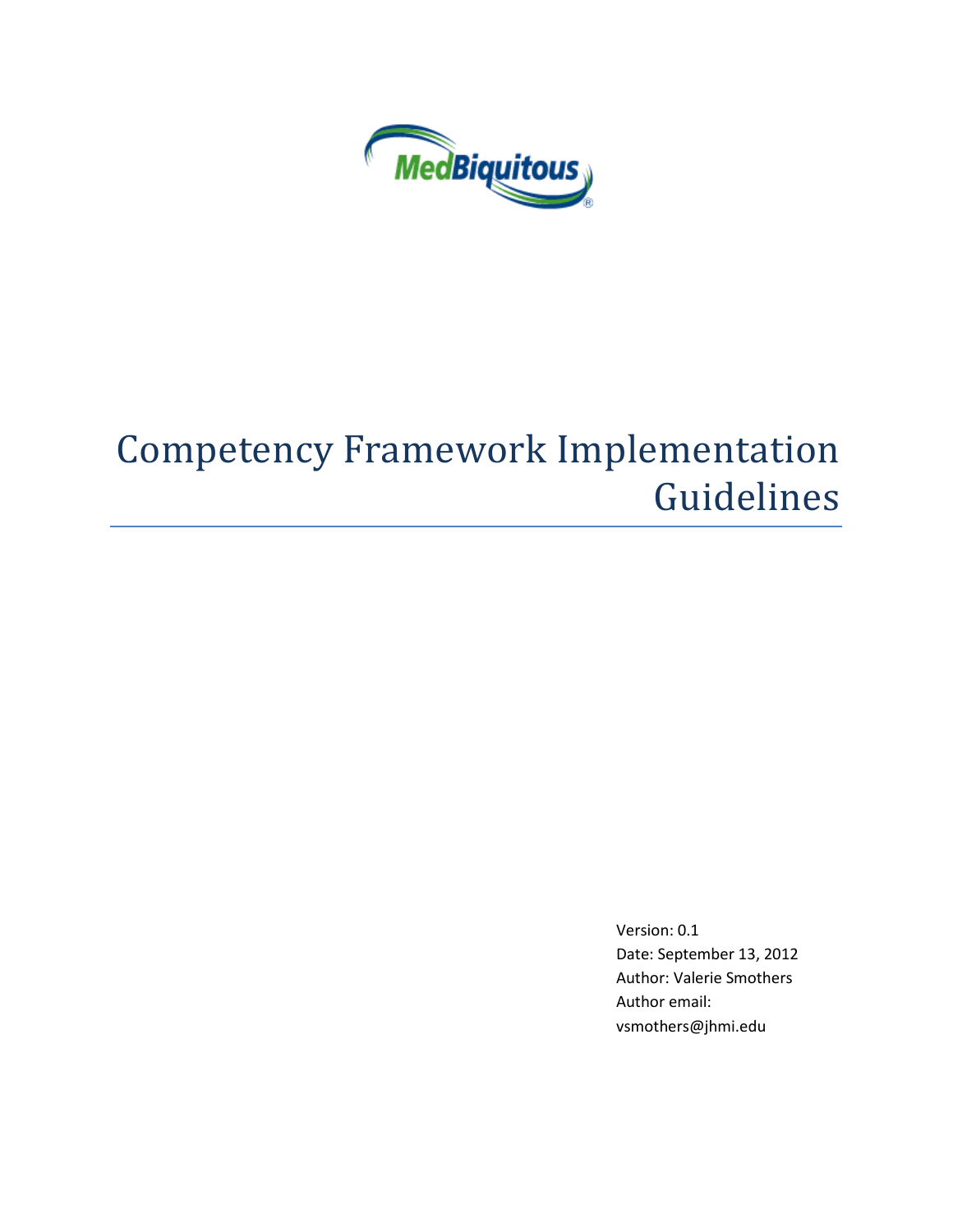## **Version History**

| Version<br>No. | Date        | <b>Changed By</b> | <b>Changes Made</b> |
|----------------|-------------|-------------------|---------------------|
| 0.1            | 13 Sep 2012 | Valerie Smothers  | Initial draft       |
|                |             |                   |                     |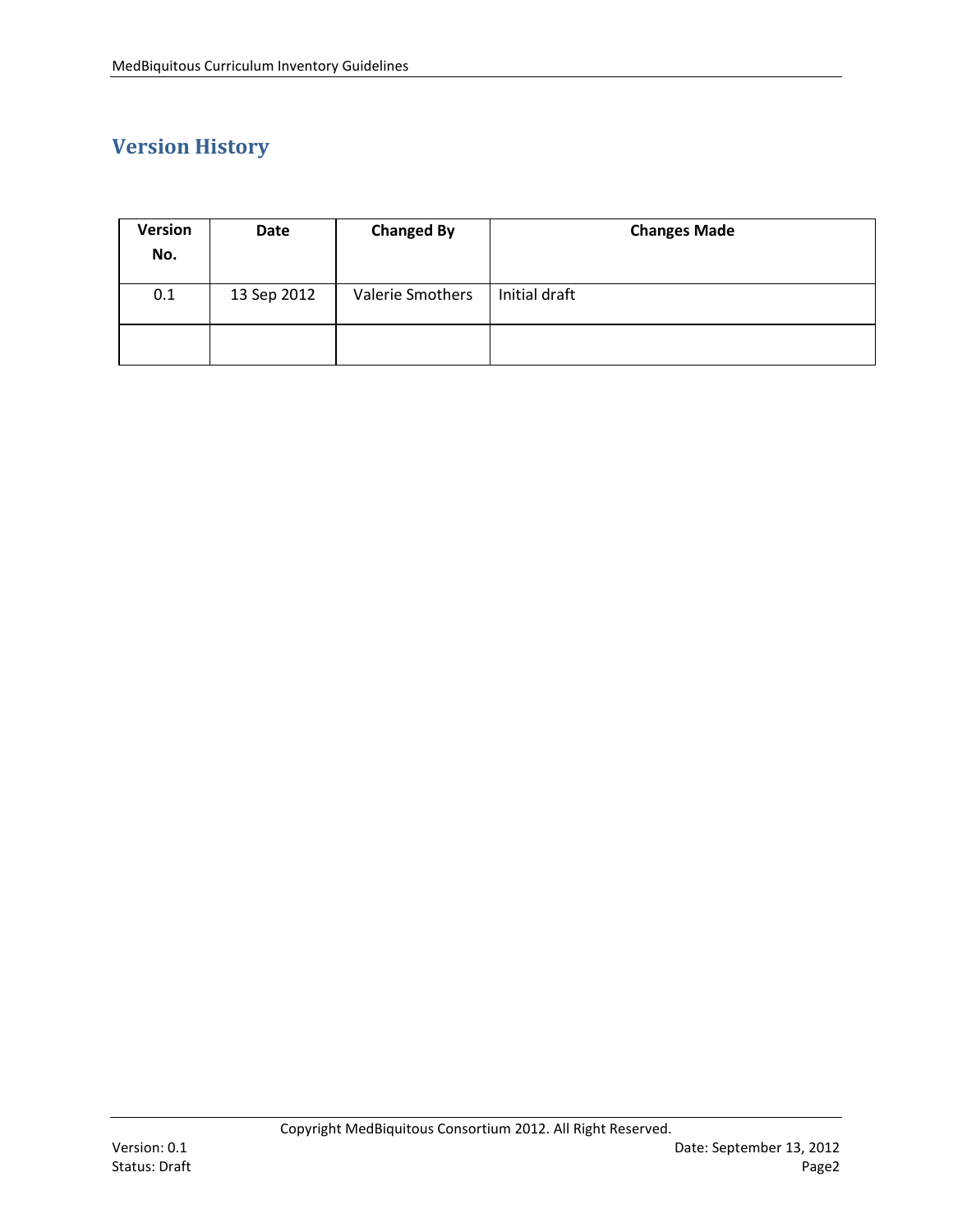## <span id="page-2-0"></span>**MedBiquitous Consortium XML Public License and Terms of Use**

MedBiquitous XML (including schemas, specifications, sample documents, Web services description files, and related items) is provided by the copyright holders under the following license. By obtaining, using, and or copying this work, you (the licensee) agree that you have read, understood, and will comply with the following terms and conditions.

The Consortium hereby grants a perpetual, non-exclusive, non-transferable, license to copy, use, display, perform, modify, make derivative works of, and develop the MedBiquitous XML for any use and without any fee or royalty, provided that you include the following on ALL copies of the MedBiquitous XML or portions thereof, including modifications, that you make.

- 1. Any pre-existing intellectual property disclaimers, notices, or terms and conditions. If none exist, the following notice should be used: "Copyright © [date of XML release] MedBiquitous Consortium. All Rights Reserved. http://www.medbiq.org"
- 2. Notice of any changes or modification to the MedBiquitous XML files.
- 3. Notice that any user is bound by the terms of this license and reference to the full text of this license in a location viewable to users of the redistributed or derivative work.

In the event that the licensee modifies any part of the MedBiquitous XML, it will not then represent to the public, through any act or omission, that the resulting modification is an official specification of the MedBiquitous Consortium unless and until such modification is officially adopted.

THE CONSORTIUM MAKES NO WARRANTIES OR REPRESENTATIONS, EXPRESS OR IMPLIED, WITH RESPECT TO ANY COMPUTER CODE, INCLUDING SCHEMAS, SPECIFICATIONS, SAMPLE DOCUMENTS, WEB SERVICES DESCRIPTION FILES, AND RELATED ITEMS. WITHOUT LIMITING THE FOREGOING, THE CONSORTIUM DISCLAIMS ANY IMPLIED WARRANTIES OF MERCHANTABILITY OR FITNESS FOR A PARTICULAR PURPOSE AND ANY WARRANTY, EXPRESS OR IMPLIED, AGAINST INFRINGEMENT BY THE MEDBIQUITOUS XML OF ANY THIRD PARTY PATENTS, TRADEMARKS, COPYRIGHTS OR OTHER RIGHTS. THE LICENSEE AGREES THAT ALL COMPUTER CODES OR RELATED ITEMS PROVIDED SHALL BE ACCEPTED BY LICENSEE "AS IS". THUS, THE ENTIRE RISK OF NON-PERFORMANCE OF THE MEDBIQUITOUS XML RESTS WITH THE LICENSEE WHO SHALL BEAR ALL COSTS OF ANY SERVICE, REPAIR OR CORRECTION.

IN NO EVENT SHALL THE CONSORTIUM OR ITS MEMBERS BE LIABLE TO THE LICENSEE OR ANY OTHER USER FOR DAMAGES OF ANY NATURE, INCLUDING, WITHOUT LIMITATION, ANY GENERAL, DIRECT, INDIRECT, INCIDENTAL, CONSEQUENTIAL, OR SPECIAL DAMAGES, INCLUDING LOST PROFITS, ARISING OUT OF ANY USE OF MEDBIQUITOUS XML.

LICENSEE SHALL INDEMNIFY THE CONSORTIUM AND EACH OF ITS MEMBERS FROM ANY LOSS, CLAIM, DAMAGE OR LIABILITY (INCLUDING, WITHOUT LIMITATION, PAYMENT OF ATTORNEYS' FEES AND COURT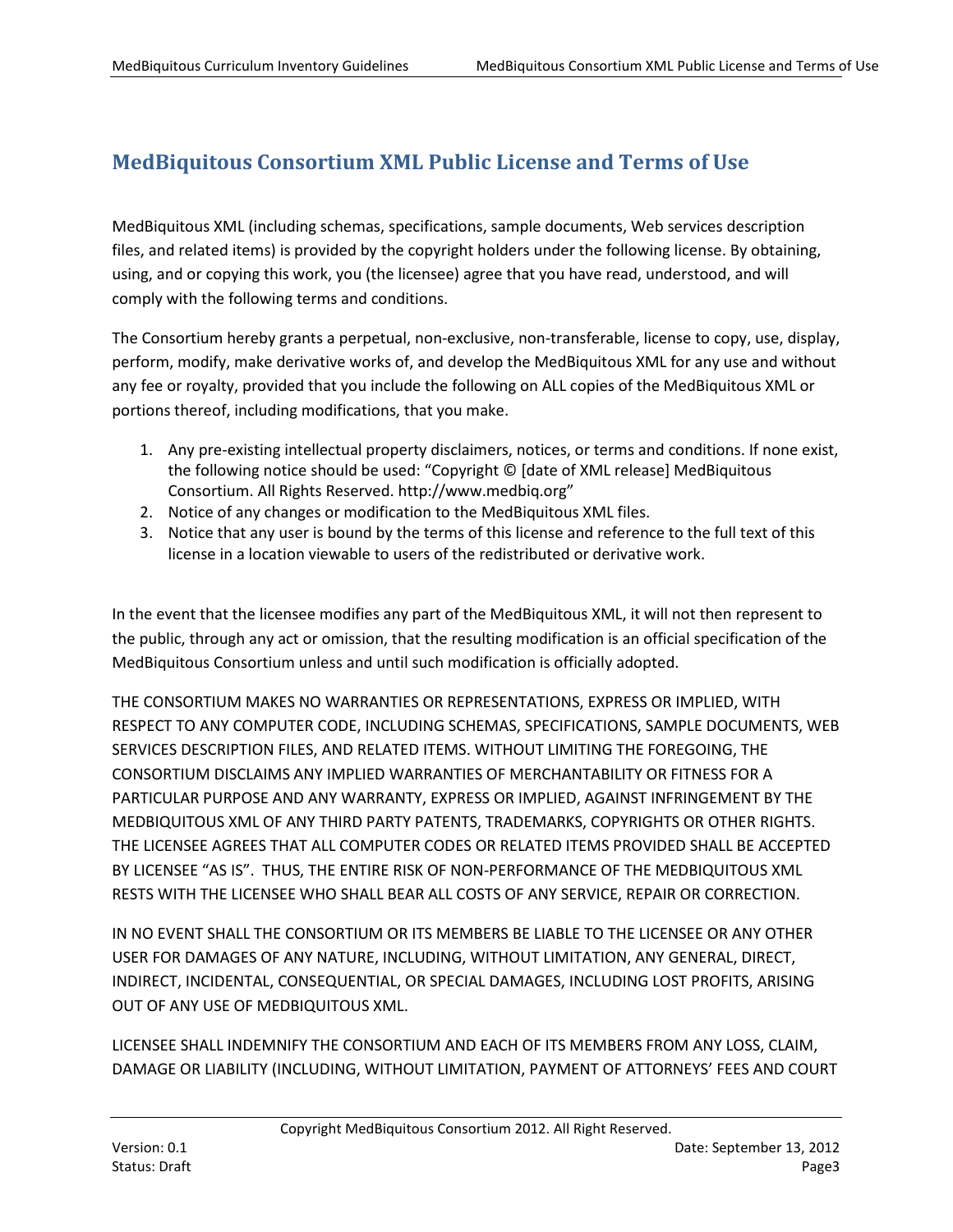COSTS) ARISING OUT OF MODIFICATION OR USE OF THE MEDBIQUITOUS XML OR ANY RELATED CONTENT OR MATERIAL BY LICENSEE.

LICENSEE SHALL NOT OBTAIN OR ATTEMPT TO OBTAIN ANY PATENTS, COPYRIGHTS OR OTHER PROPRIETARY RIGHTS WITH RESPECT TO THE MEDBIQUITOUS XML.

THIS LICENSE SHALL TERMINATE AUTOMATICALLY IF LICENSEE VIOLATES ANY OF ITS TERMS AND CONDITIONS.

The name and trademarks of the MedBiquitous Consortium and its members may NOT be used in advertising or publicity pertaining to MedBiquitous XML without specific, prior written permission. Title to copyright in MedBiquitous XML and any associated documentation will at all times remain with the copyright holders.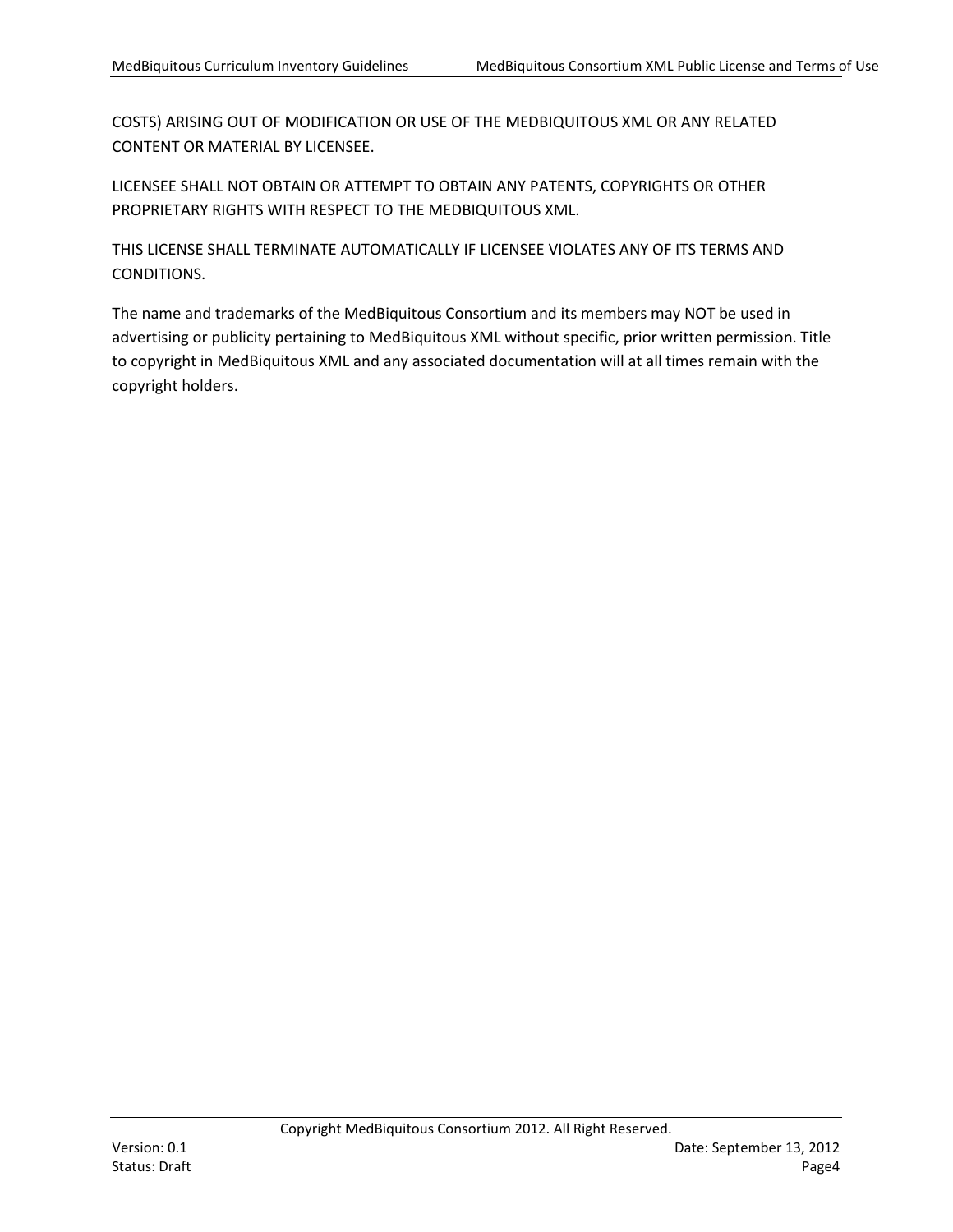## <span id="page-4-0"></span>**Table of Contents**

| $\mathbf{1}$   |      |        |  |                                                                               |  |  |  |
|----------------|------|--------|--|-------------------------------------------------------------------------------|--|--|--|
| $\overline{2}$ |      |        |  |                                                                               |  |  |  |
| 3              |      |        |  |                                                                               |  |  |  |
|                | 3.1  |        |  |                                                                               |  |  |  |
|                | 3.2  |        |  | Referencing Human Readable Competency Frameworks and Introductory Materials 9 |  |  |  |
|                | 3.3  |        |  |                                                                               |  |  |  |
| 3.4            |      |        |  |                                                                               |  |  |  |
|                | 3.5  |        |  |                                                                               |  |  |  |
| 3.6            |      |        |  |                                                                               |  |  |  |
|                | 3.7  |        |  |                                                                               |  |  |  |
|                | 3.8  |        |  |                                                                               |  |  |  |
|                | 3.9  |        |  |                                                                               |  |  |  |
|                | 3.10 |        |  |                                                                               |  |  |  |
|                |      | 3.10.1 |  |                                                                               |  |  |  |
|                |      | 3.10.2 |  |                                                                               |  |  |  |
| 4              |      |        |  |                                                                               |  |  |  |
| 5              |      |        |  |                                                                               |  |  |  |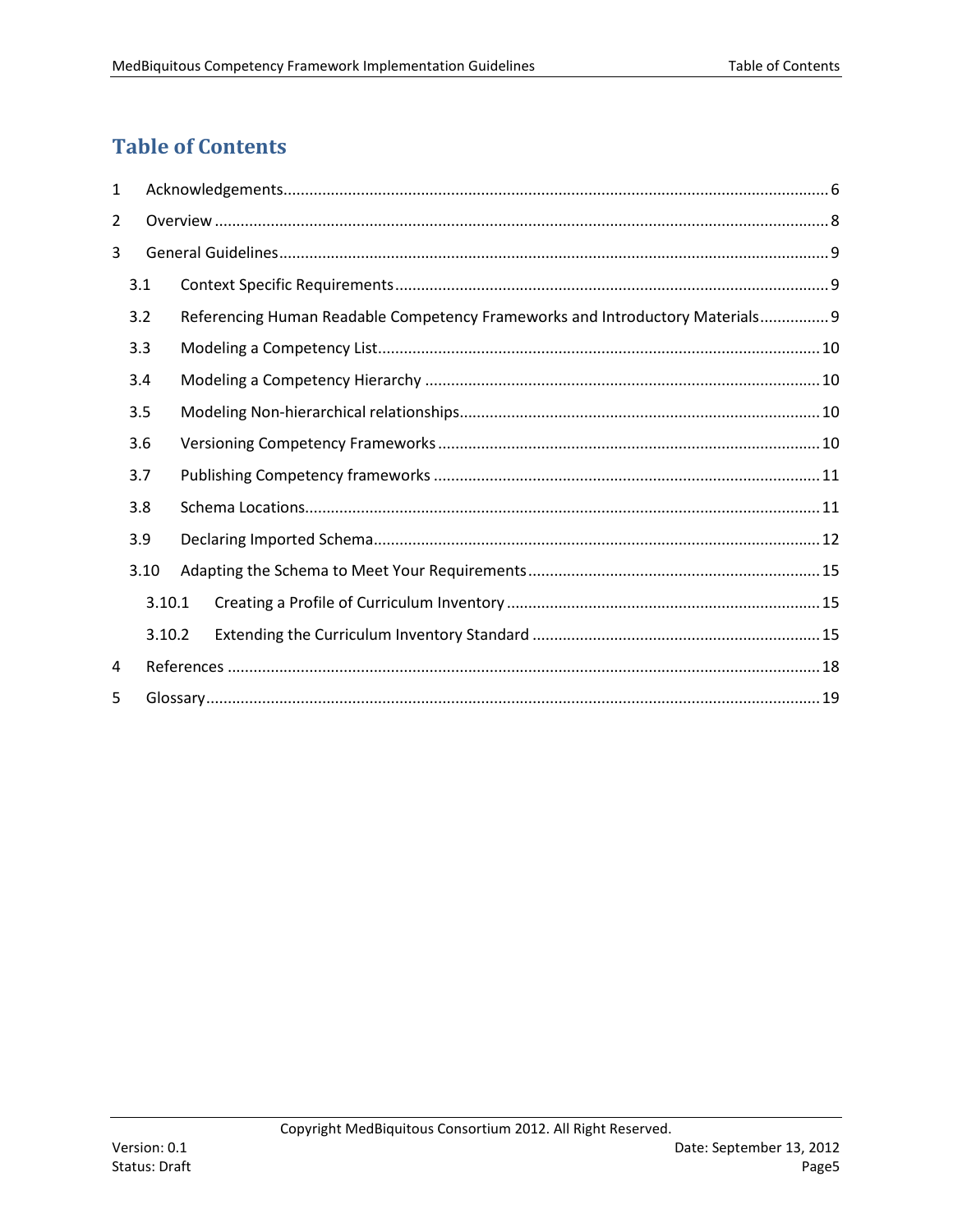## <span id="page-5-0"></span>**1 Acknowledgements**

The MedBiquitous Consortium wishes to acknowledge the MedBiquitous Competencies Working Group members, invited experts, and other individuals that contributed to the creation of this document.

- Rosalyn Scott, M.D., Department of Veterans Affairs, Co-Chair
- Tim Willett, M.D., MMedEd, SIM-one, Co-Chair
- Susan Albright, Tufts University
- Mary Pat Aust, American Association of Critical-Care Nurses
- Theresa Barrett, New Jersey Academy of Family Physicians
- Chris Candler, M.D., University of Oklahoma
- Matthew Cownie, University of the West of England
- Allan Cumming, M.D., University of Edinburgh
- Tom Doyle, METI
- Rachel Ellaway, Ph.D., Northern Ontario School of Medicine
- Bob Englander, M.D., Association of American Medical Colleges
- Maria Esquela, Advanced Informatics
- Lynne Galiatsatos, American College of Cardiology
- Vladmir Goodkovsky, University of Virginia
- Simon Grant, Ph.D., Jisc Cetis
- Peter Greene, M.D., Johns Hopkins University
- David Hadden, TheraSim
- David Hananel, METI
- Ted Hanss, University of Michigan
- Ronald Harden, M.D., IVIMEDS
- Sean Hilton, M.D., St. George's University of London
- Logan Holt, TheraSim
- David Kiger, Tufts University
- Linda Lewin, M.D., University of Maryland
- Matt Lewis, Outcomes, Inc.
- Chandler Mayfield, University of California, San Francisco
- J.B. McGee, M.D., University of Pittsburgh
- Michael Mintzer, M.D., Department of Veterans Affairs
- Kasem Mohsen, TheraSim
- David Price, M.D., American Board of Family Medicine
- Carla Pugh, M.D, Northwestern University
- Doris Quinn, Vanderbilt University
- Dan Rehak, Ph.D.
- Isarin Sathitruangsak, Tufts University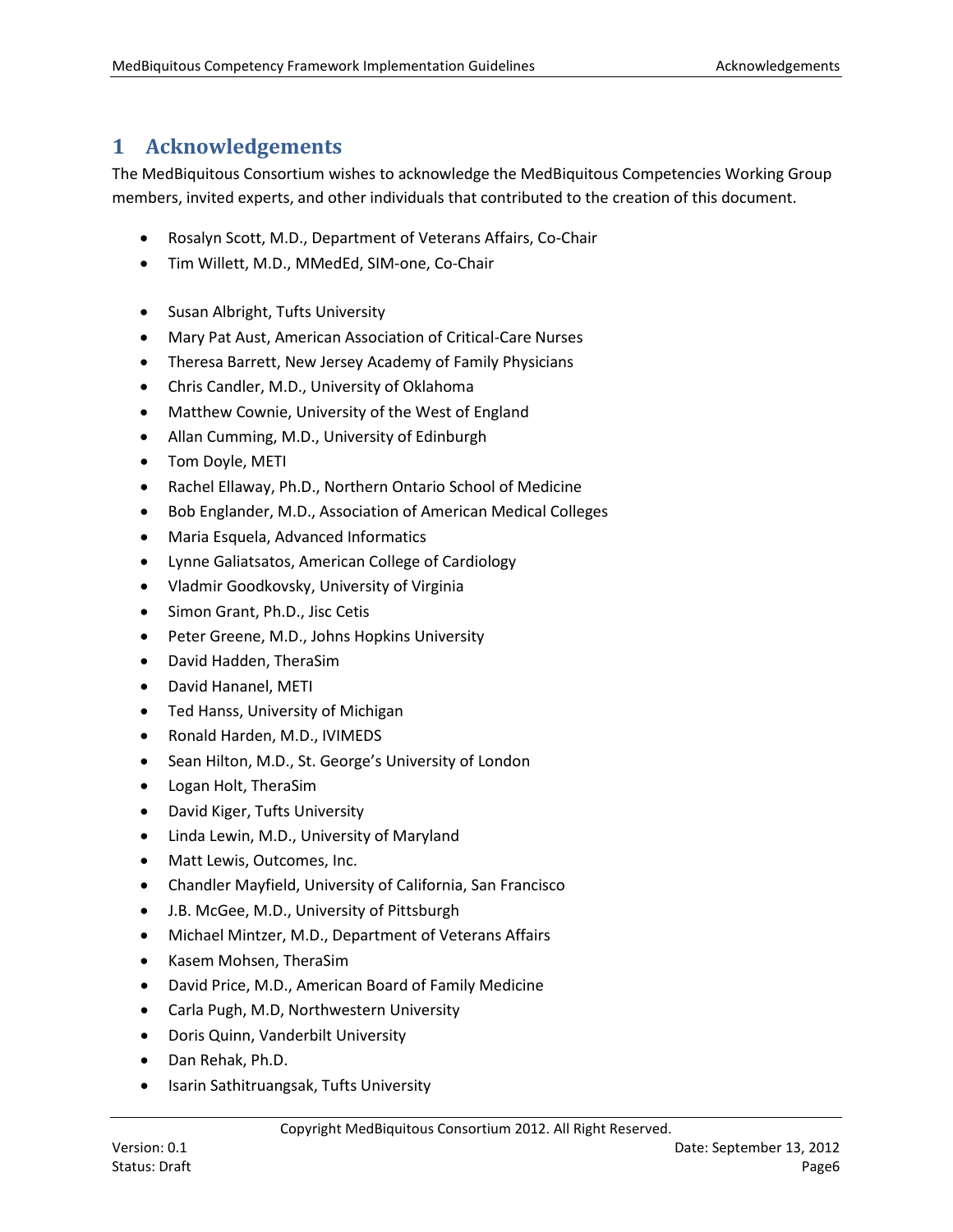- Valerie Smothers, MedBiquitous
- Lesley Southgate, M.D., St. George's University of London
- David Stern, M.D., University of Michigan
- Lana Vukovljak, American Association of Diabetes Educators
- Jeff Williamson, American Medical Informatics Association
- Nabil Zary, Karolinska Institute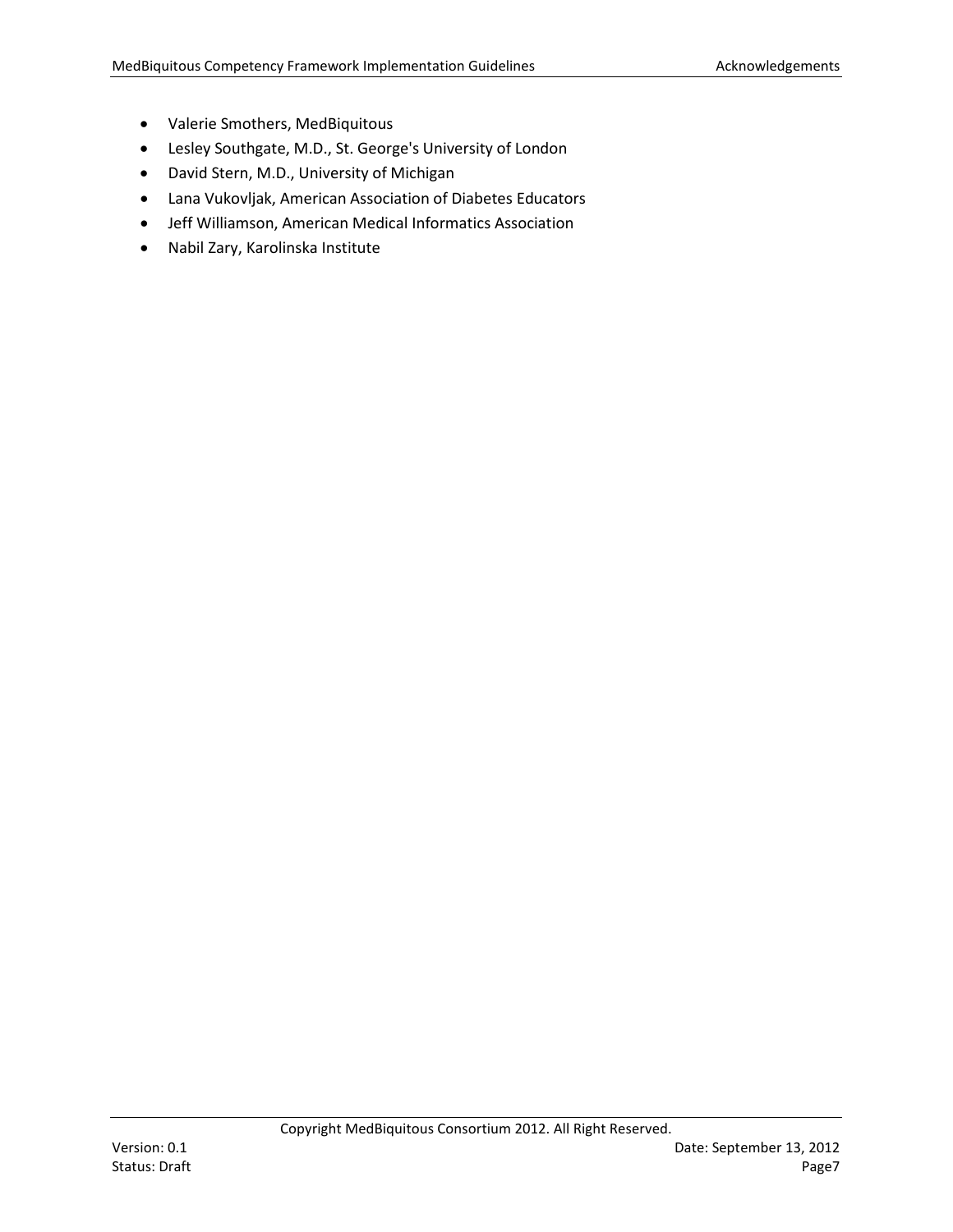### <span id="page-7-0"></span>**2 Overview**

The use of outcome and competency frameworks is a growing part of healthcare education and maintenance of certification. Many nations or states have accreditation frameworks for health professions schools and programs as well as requirements to demonstrate lifelong learning and competency in medical specialties/subspecialties. Once competencies are expressed in a common format, they can be used as the backbone of education and performance management systems.

The MedBiquitous Competency Framework provides a consistent format and data structure for defining a competency framework. This, combined with other existing and emerging specifications, enables educational resources and activities to be tied to a competency framework. With these specifications in place, educators can better manage competency-based curricula and resources, learners and regulators can better manage competency data, and a broad range of users can search for learning resources and activities based on competencies.

This implementation guide provides general guidance for common implementations of the MedBiquitous Competency Framework Standard version 1.0. Specific adaptations for your environment may be necessary.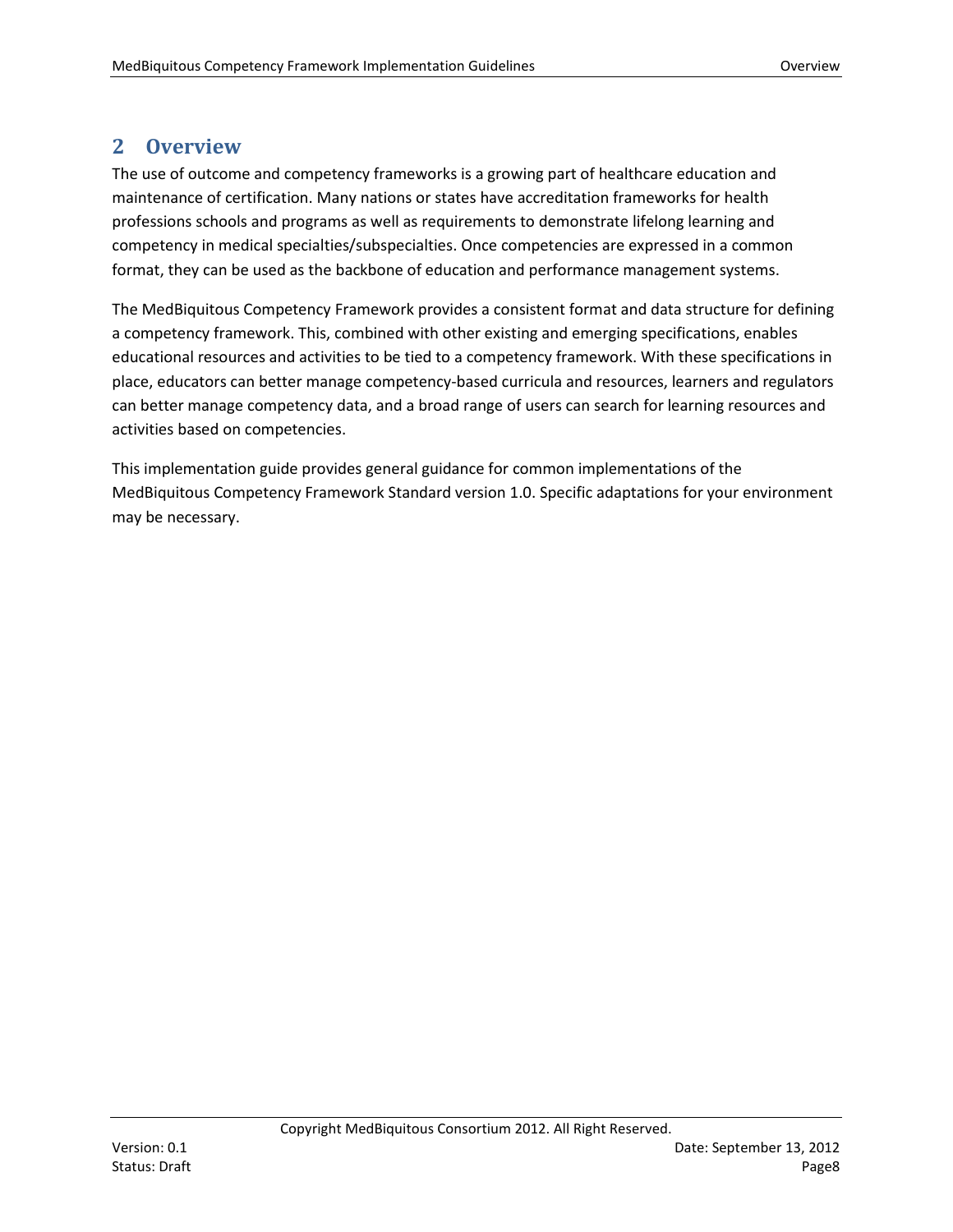## <span id="page-8-0"></span>**3 General Guidelines**

The world of competency-based education and assessment in the health professions is evolving rapidly. Some competency frameworks are well established and have been in use for several years. Newer concepts, including milestones and Entrustable Professional Activities, are just being implemented. In parallel, long standing tools like educational objectives and outcomes are still important in designing and communicating the expectations for an educational program or activity. Often terminology is used in different ways by different audiences. In order to determine if something is a competency framework, we encourage you to consider the characteristics of the framework and how it will be used.

The MedBiquitous Competency Framework standard can represent any interrelated set of statements describing learning or performance expectations. Statements can be learning outcomes, competencies, learning objectives, professional roles, topics, classifications/collections, etc. The Competency Objects included in a Competency Framework may be broad, describing professional activities or characteristics, or they may be small, describing discrete skills knowledge, or attitudes expected of learners. If a framework describes a set of expectations that you have of learners, it is likely appropriate to represent using the MedBiquitous Competency Framework.

#### <span id="page-8-1"></span>**3.1 Context Specific Requirements**

Before implementing the Competency Framework, analyze the context in which it will be used and determine:

- 1. What technical standard you will use to define competency objects included in the framework.
- 2. Which data elements and attributes are necessary to achieve your goals.
- 3. Whether additional business rules or policies are necessary to achieve your goals.
- 4. Whether your business partners have additional requirements or business rules or policies.

The MedBiquitous Competency Framework XML schema may be modified to support context-specific requirements and restrictions. For more information, see "Adapting the Schema to Meet your Requirements."

## <span id="page-8-2"></span>**3.2 Referencing Human Readable Competency Frameworks and Introductory Materials**

Usually organizations publish human readable versions of a competency framework as a web page, web site, or document using an electronic document format like PDF. Often these publications include introductory matter that explain the rationale behind the competency framework. It can be helpful for those implementing the competency framework to read those materials. MedBiquitous recommends either using the SupportingInformation Link element to include a link to the human readable version of the competency framework or including the prefix in the SupportingInformation element using the xhtml:div tag. The former references external resources, the latter embeds the introductory materials in the XML document.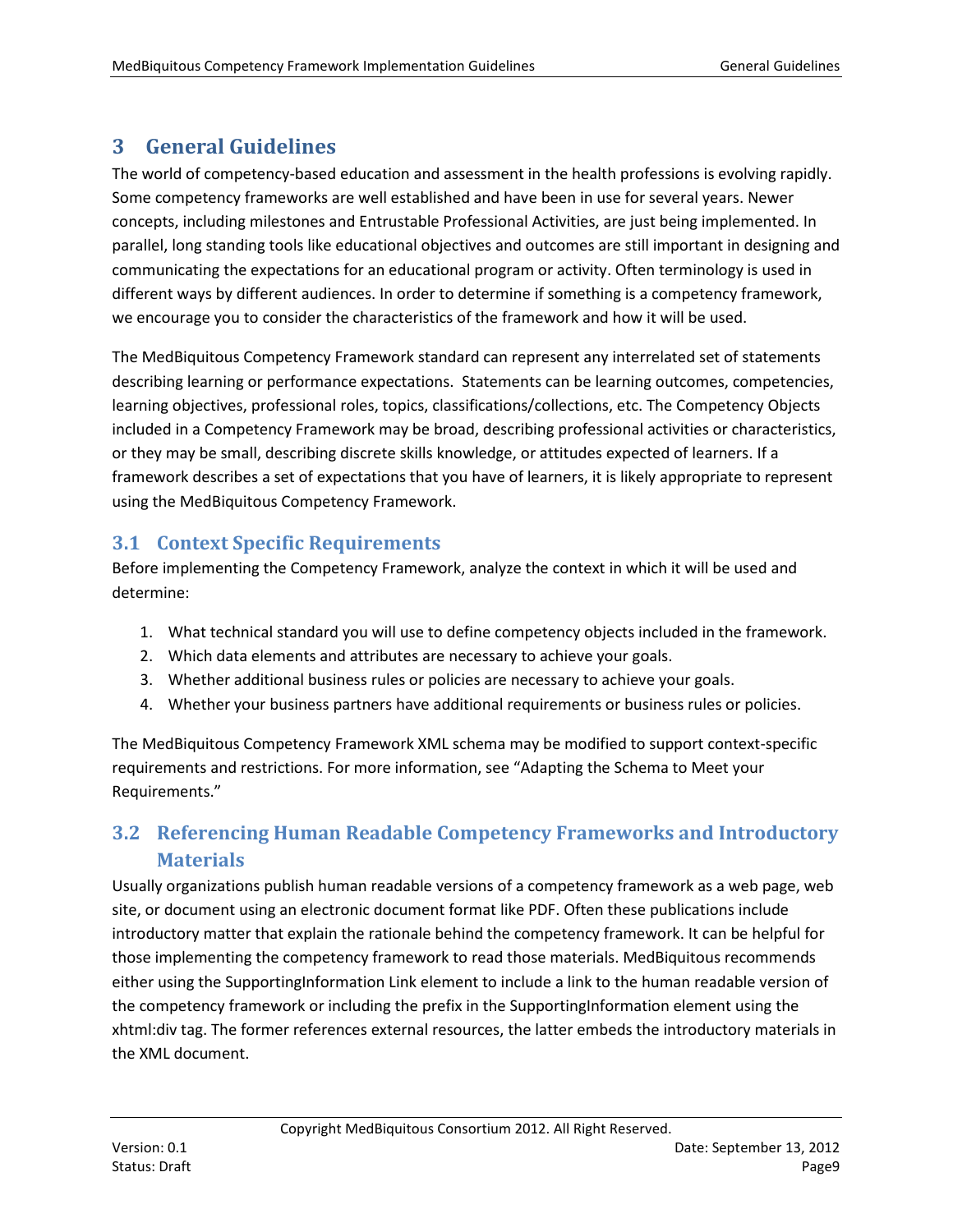As the competency framework is updated, the SupportingInformation element can also be used to reference or provide details on the changes made to the most recent version. For more information on versioning, see Versioning Competency Objects and Frameworks.

## <span id="page-9-0"></span>**3.3 Modeling a Competency List**

For competency frameworks that consist of a list of competencies with no hierarchical order or other relationships, follow the principles below.

- Create a Competency Object document for each statement of expectation in your framework.
- Assign a URI to each Competency Object. You can do this by uploading the Competency Object document to a location on your website.
- In the competency framework document, use the Includes element to reference each Competency Object document.

There is no need to specify Relationships in the Competency Framework document.

#### <span id="page-9-1"></span>**3.4 Modeling a Competency Hierarchy**

For competency frameworks that consist of a hierarchical model, follow the principles below.

- Create a Competency Object document for each statement of expectation in your framework.
- Assign a URI to each Competency Object. You can do this by uploading the Competency Object document to a location on your website.
- In the Competency Framework document, use the Includes element to reference each Competency Object document.
- In the Competency Framework document, use the Relation element to specify the hierarchical relationships in the competency framework.

#### <span id="page-9-2"></span>**3.5 Modeling Non-hierarchical relationships**

For a competency model that includes non-hierarchical relationships, follow the principles below.

- Create a Competency Object document for each statement of expectation in your framework.
- Assign a URI to each Competency Object. You can do this by uploading the Competency Object document to a location on your website.
- In the Competency Framework document, use the Includes element to reference each Competency Object document.
- In the Competency Framework document, use the Relation element to specify the nonhierarchical relationships in the competency framework.

#### <span id="page-9-3"></span>**3.6 Versioning Competency Frameworks**

Competency frameworks usually change over time. Because much data and resources reference or include the competency frameworks, it's important to follow best practices for managing different versions of the framework.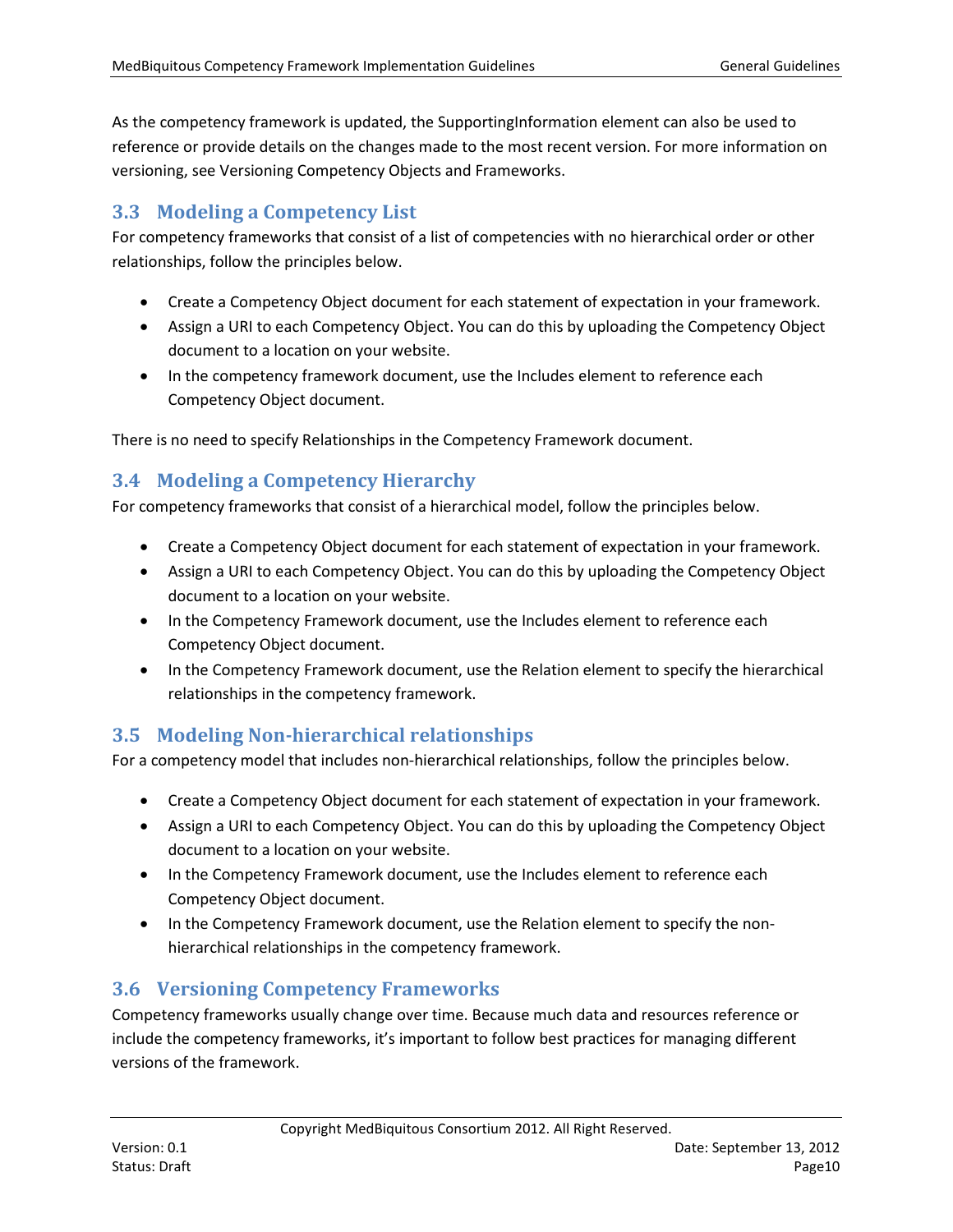- Whenever a substantive change has been made to a competency framework, a new unique identifier and version number should be assigned to the Competency Framework document.
- Use the EffectiveDate and RetiredDate elements to indicate when a version of a framework goes into effect and when the framework will or did retire.
- If a Competency Framework document is a new version of an existing framework, use the Replaces element to point to the Competency Framework document corresponding to the previous version.
- If a Competency Framework document has been superseded by a more recent version, use the IsReplacedBy element to point to the Competency Framework document corresponding to the version that supersedes the current document.
- Retired Competency Framework documents should remain published in an accessible location for a minimum of 5 years.
- If more comprehensive change management is required, IMS Learning Object Discovery and Exchange should be considered. See the following website for more information: <http://www.imsglobal.org/lode.html>
- As a best practice, include or referencing a strikeout version of the human readable competency framework using the SupportingInformation element.

## <span id="page-10-0"></span>**3.7 Publishing Competency frameworks**

Because competency frameworks serve as a key reference point for competency-related data and resources, Competency Framework documents should be published at a location accessible using the URI that serves as a unique identifier for that Competency Framework docuement. users should be able to access the Competency Framework and Competency Object documents online ro download them for use in a local system.

In addition, the MedBiquitous Competencies Working Group recommends having a URI where the most recent version of the Competency Framework document is always accessible. For an example, see the World Wide Web Consortium's standards:<http://www.w3.org/TR/html5/>

#### <span id="page-10-1"></span>**3.8 Schema Locations**

In order to validate Competency Framework XML documents, you may wish to store all of the associated schemas on a local server and reference those local copies for validation. To use local copies, the schema locations of the following schemas must be changed within the competencyframework.xsd schema document.

- competencyframework.xsd
- healthcarelom.xsd
- healthcaremetadata.xsd
- healthcarevocabularies.xsd
- xhtml1-strict.xsd

.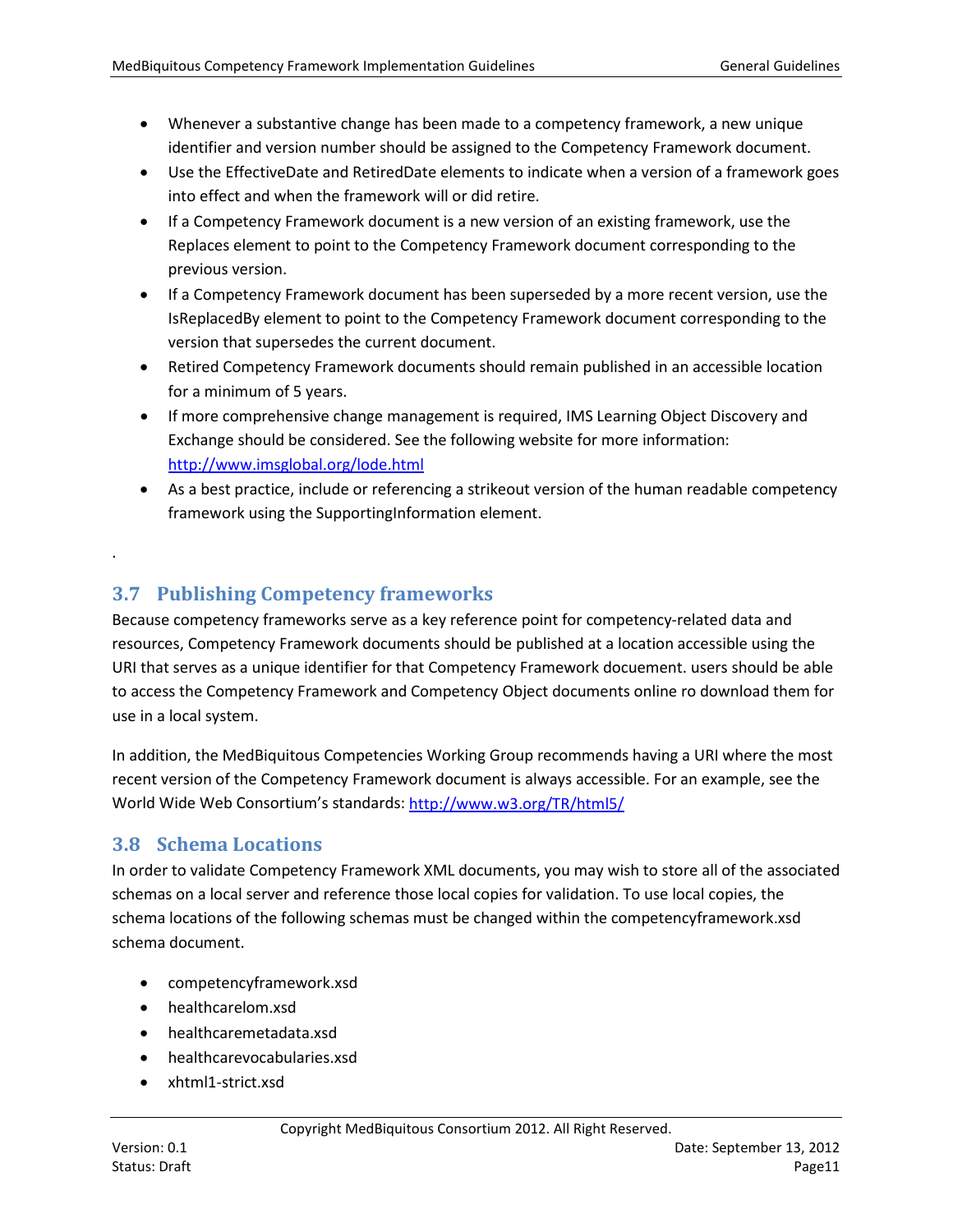Change the schemaLocation attribute of the import element to change the location used for validation. The following example shows import statements that have been changed to use local versions of the schemas. In this example, the xsd files are all in the same directory as the competencyframework.xsd file. The schemaLocation attribute may use relative referencing, so the example schemaLocation references the file name since the file is in the same directory.

```
<xsd:import namespace="http://ltsc.ieee.org/xsd/LOM"
schemaLocation="healthcarelom.xsd"/>
<xsd:import namespace="http://www.w3.org/1999/xhtml"
schemaLocation="xhtml1-strict.xsd"/>
```
Competency Framework instance documents may then reference the local copy of the competencyframework.xsd schema in the schemaLocation attribute of the root element as in the example below. In this example, the competencyframework.xsd schema is in the same directory as the instance document.

```
<CompetencyFramework xmlns="http://ns.medbiq.org/competencyframework/v1/"
xmlns:lom="http://ltsc.ieee.org/xsd/LOM"
xmlns:hx="http://ns.medbiq.org/lom/extend/v1/"
xmlns:xhtml=http://www.w3.org/1999/xhtml
xmlns:xsi="http://www.w3.org/2001/XMLSchema-instance"
xsi:schemaLocation="http://ns.medbiq.org/competencyframework/v1/ 
competencyframework.xsd http://ltsc.ieee.org/xsd/LOM healthcarelom.xsd 
http://ns.medbiq.org/lom/extend/v1/ healthcaremetadata.xsd
http://www.w3.org/1999/xhtml xhtml1-strict.xsd">
```
Please note that changing the location of the schemas used for validation does not affect the conformance status of Competency Framework instance document.

#### <span id="page-11-0"></span>**3.9 Declaring Imported Schema**

The Competency Framework schema imports several schemas for its use. The following schemas must be declared in an instance document when elements from those schemas are included in a Curriculum Inventory instance document:

- healthcarelom.xsd
- healthcaremetadata.xsd
- healthcarevocabularies.xsd
- xhtml1-strict.xsd

In the following example, the namespaces associated with these schemas are declared in the root CurriculumInventory element and assigned prefixes to be used when referencing elements from that namespace.

```
<CompetencyFramework xmlns="http://ns.medbiq.org/competencyframework/v1/"
xmlns:lom="http://ltsc.ieee.org/xsd/LOM"
```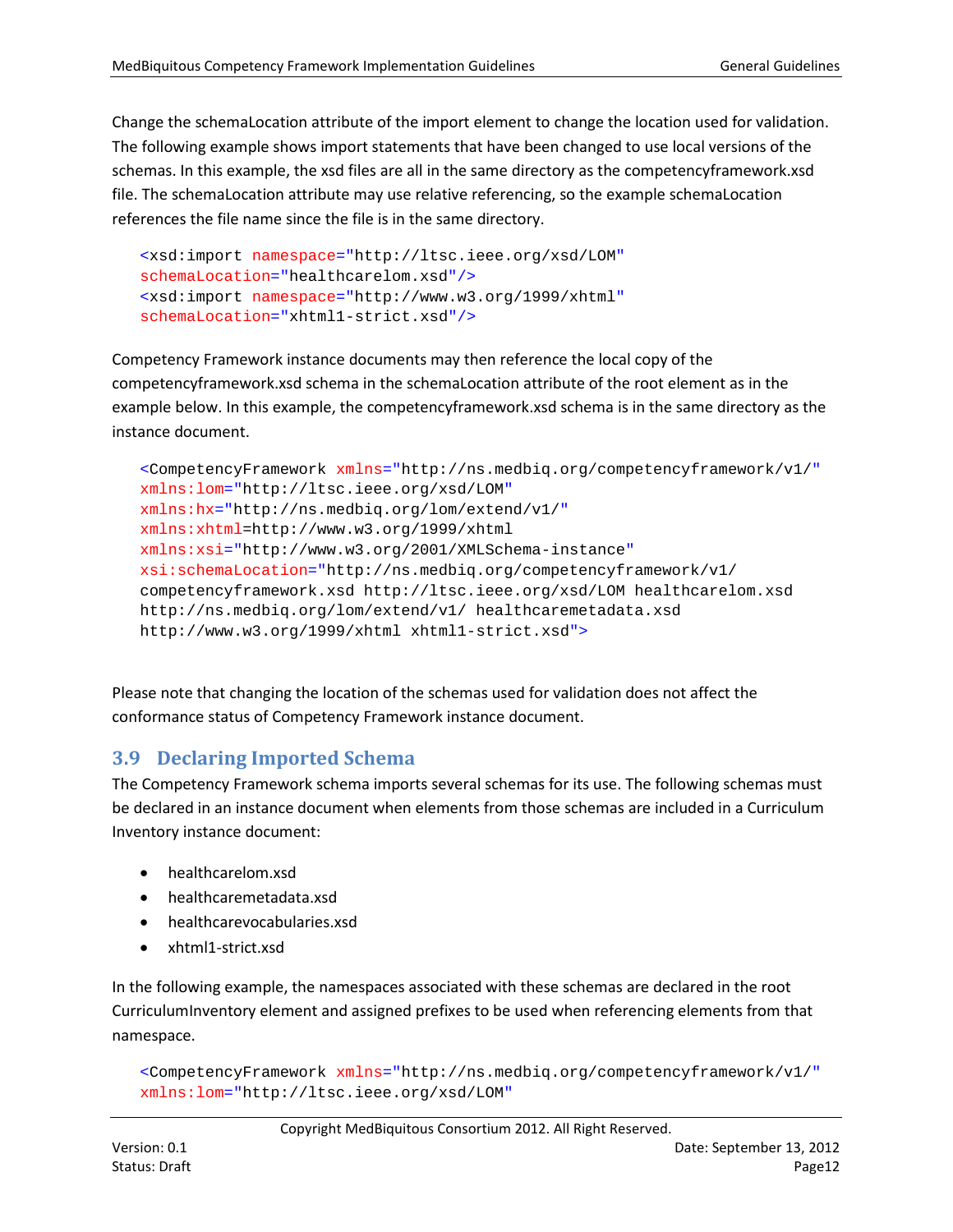```
xmlns:hx="http://ns.medbiq.org/lom/extend/v1/"
xmlns:xhtml=http://www.w3.org/1999/xhtml
xmlns:xsi="http://www.w3.org/2001/XMLSchema-instance"
xsi:schemaLocation="http://ns.medbiq.org/competencyframework/v1/ 
competencyframework.xsd http://ltsc.ieee.org/xsd/LOM healthcarelom.xsd 
http://ns.medbiq.org/lom/extend/v1/ healthcaremetadata.xsd 
http://www.w3.org/1999/xhtml xhtml1-strict.xsd">
   <lom:lom>
      <lom:general>
         <lom:identifier>
            <lom:catalog>URI</lom:catalog>
            <lom:entry>http://www.example.org/framework1</lom:entry>
         </lom:identifier>
         <lom:title>
            <lom:string language="en">The Competent Physician</lom:string>
         </lom:title>
         <lom:description>
            <lom:string language="en">The Competent Physician describes 
the knowledge, skills, and abilities a physician should have.</lom:string>
         </lom:description>
      </lom:general>
      <lom:lifeCycle>
         <lom:version>
            <lom:string>1.0</lom:string>
         </lom:version>
         <lom:contribute>
            <lom:entity>Association of Worldwide Physicians</lom:entity>
            <lom:role>
               <lom:source>LOMv1.0</lom:source>
               <lom:value>publisher</lom:value>
            </lom:role>
         </lom:contribute>
      </lom:lifeCycle>
      <lom:educational>
         <lom:context>
            <lom:source>HEALTHCARE_LOMv1</lom:source>
            <lom:value>undergraduate professional education</lom:value>
         </lom:context>
      </lom:educational>
      <lom:rights>
         <lom:copyrightAndOtherRestrictions>
            <lom:source>LOMv1.0</lom:source>
            <lom:value>yes</lom:value>
         </lom:copyrightAndOtherRestrictions>
         <lom:description>
            <lom:string language="en">Creative Commons Attribution 3.0 
Unported license, http://creativecommons.org/licenses/by/3.0/</lom:string>
         </lom:description>
      </lom:rights>
```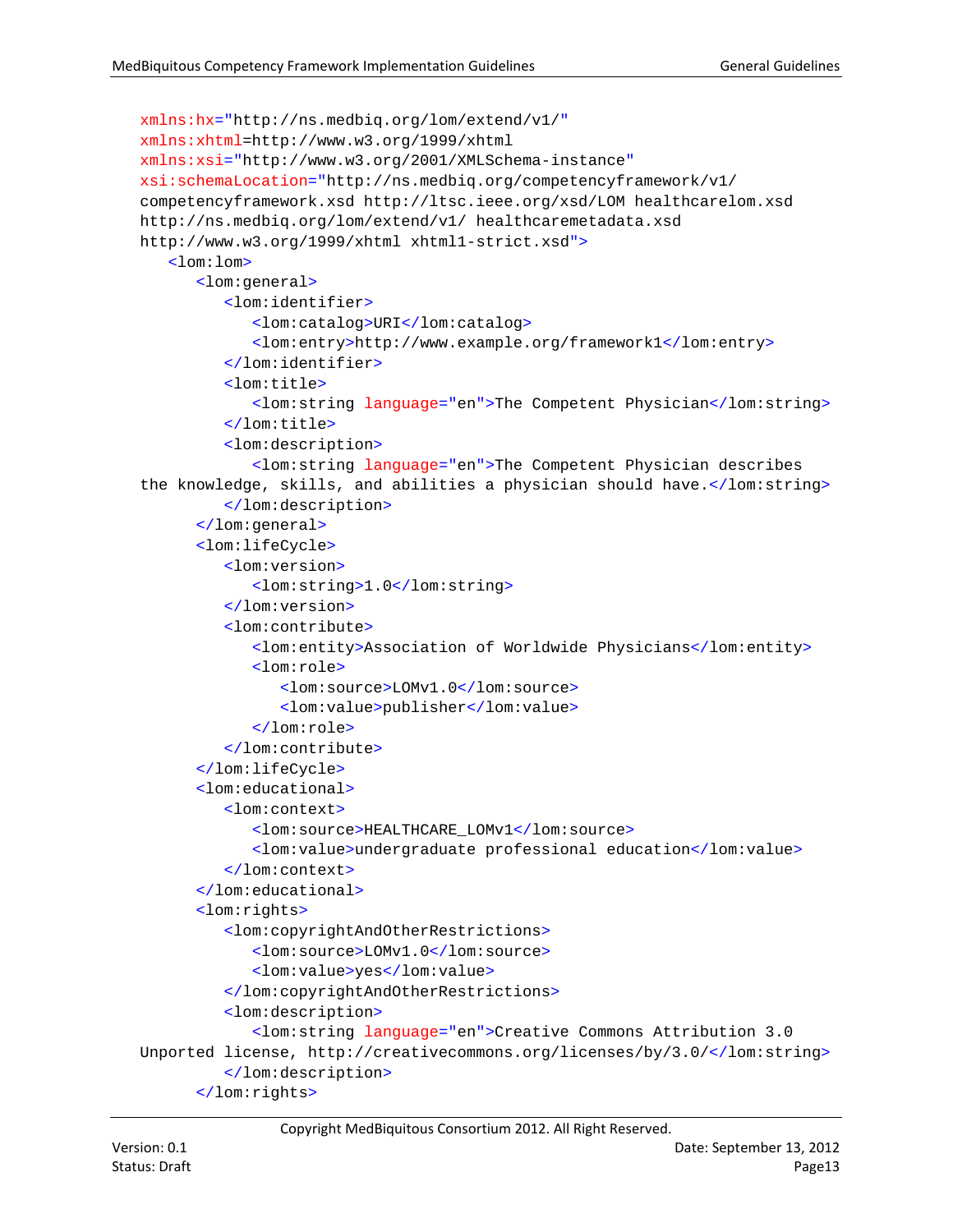```
<hx:healthcareMetadata>
         <hx:healthcareEducation>
            <hx:targetAudience>
               <hx:profession>
                  <lom:string language="en">physician</lom:string>
               </hx:profession>
            </hx:targetAudience>
         </hx:healthcareEducation>
      </hx:healthcareMetadata>
   </lom:lom>
   <EffectiveDate>2011-12-09</EffectiveDate>
   <SupportingInformation>
      <xhtml:div>
         <xhtml:p>The Association of Worldwide Physicians has created 
<xhtml:em>The Competency Physician</xhtml:em> to guide the development of 
curricula for physicians and to guide the development of regulatory 
assessments.</xhtml:p>
      </xhtml:div>
  </SupportingInformation>
   <Includes>
      <Catalog>URI</Catalog>
      <Entry>http://www.example.org/competency1</Entry>
   </Includes>
   <Includes>
      <Catalog>URI</Catalog>
      <Entry>http://www.example.org/competency2</Entry>
   </Includes>
   <Includes>
      <Catalog>URI</Catalog>
      <Entry>http://www.example.org/competency3</Entry>
   </Includes>
   <Relation>
      <Reference1>
         <Catalog>URI</Catalog>
         <Entry>http://www.example.org/competency1</Entry>
      </Reference1>
      <Relationship>http://www.w3.org/2004/02/skos/core#narrower
      </Relationship>
      <Reference2>
         <Catalog>URI</Catalog>
         <Entry>http://www.example.org/competency3</Entry>
      </Reference2>
  </Relation>
   <Relation>
      <Reference1>
         <Catalog>URI</Catalog>
         <Entry>http://www.example.org/competency1</Entry>
      </Reference1>
```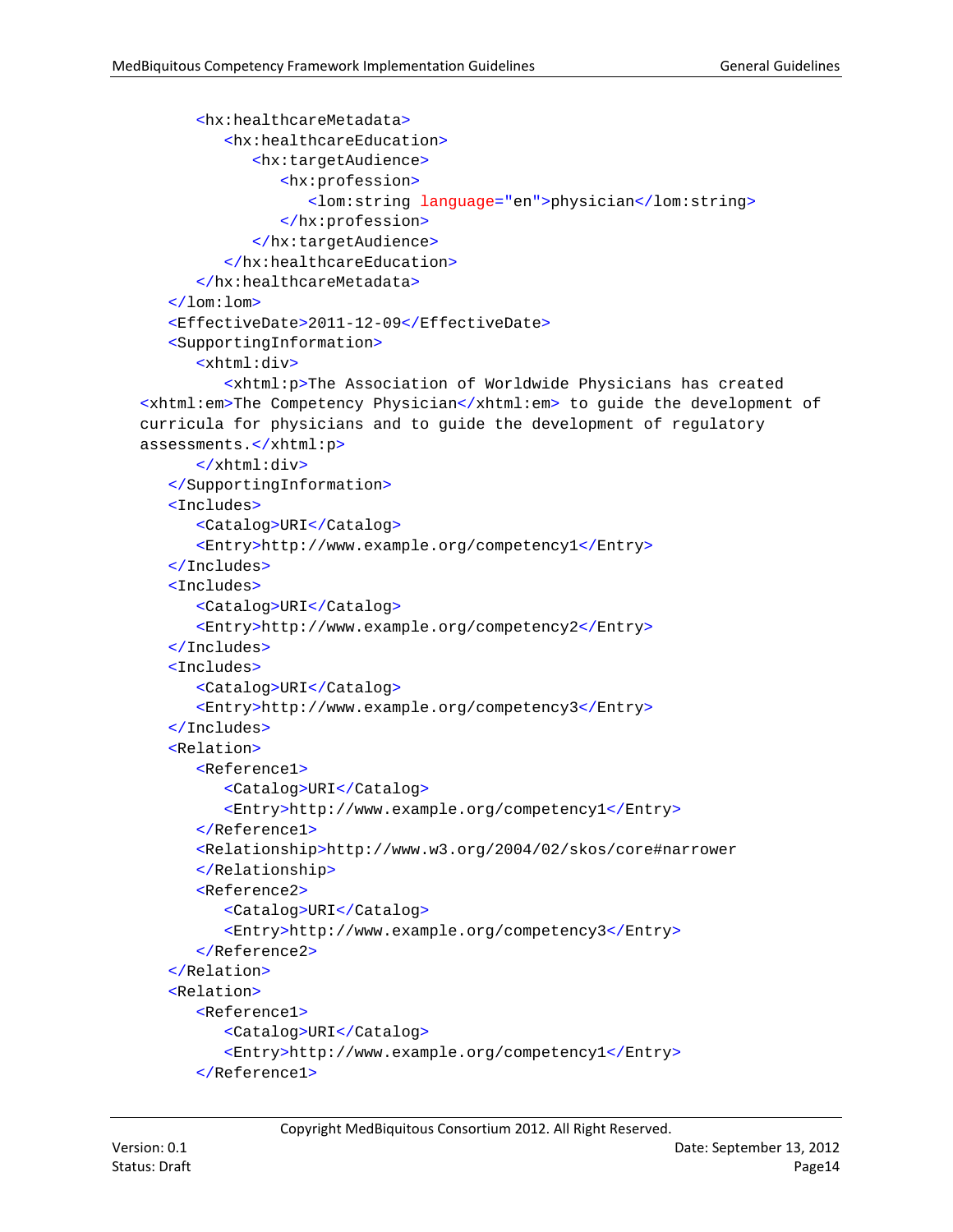```
<Relationship>http://www.w3.org/2004/02/skos/core#narrower
      </Relationship>
      <Reference2>
         <Catalog>URI</Catalog>
         <Entry>http://www.example.org/competency2</Entry>
      </Reference2>
   </Relation>
</CompetencyFramework>
```
#### <span id="page-14-0"></span>**3.10 Adapting the Schema to Meet Your Requirements**

Organizations implementing the Competency Framework may wish to further restrict the scope of data considered valid or add new data not addressed in the standard. The Competency Framework schema is designed to support either of these scenarios.

#### <span id="page-14-1"></span>**3.10.1 Creating a Profile of Competency Framework**

If you wish to further restrict the scope of data deemed valid for a particular use of the Competency Framework Standard, you may create a profile of the Competency Framework Standard. The XML documents developed based on the profile must validate against the original Competency Framework XSD file in order for the profile to be valid.

- 1. **Identify the restrictions that you wish to make to the schema.** The following are a few examples of restrictions that may be included in a profile:
	- a. Further restricting the contents of free text elements or attributes.
	- b. Further restricting the contents of elements or attributes with required vocabularies (for example, permitting only 2 of the values in a list with 10 values)
	- c. Placing limits on the range of acceptable values for elements with numeric values.
	- d. Eliminating optional elements or attributes that will not be used.
	- e. Requiring optional elements or attributes that must always be used.
- 2. **Create a version of the competencyframework.xsd file that implements your restrictions.** We recommend changing the name of the resulting XSD file and describing the restrictions made in annotations within the XSD file.
- 3. **Document your profile of the Competency Framework Standard.**

Be sure to indicate that it is a profile of the standard, indicating the changes made and providing appropriate copyright references.

#### <span id="page-14-2"></span>**3.10.2 Extending the Competency Framework Standard**

The Competency Framework schema allows for elements from other namespaces to be included under the root element. Use the steps that follow to extend the Competency Framework schema to incorporate new data.

1. **Write a new XML schema for new data elements and declare a targetNamespace.** Develop a new XSD schema that defines the data elements that are missing from the Curriculum Inventory. All new elements must be associated with a namespace. This can be achieved by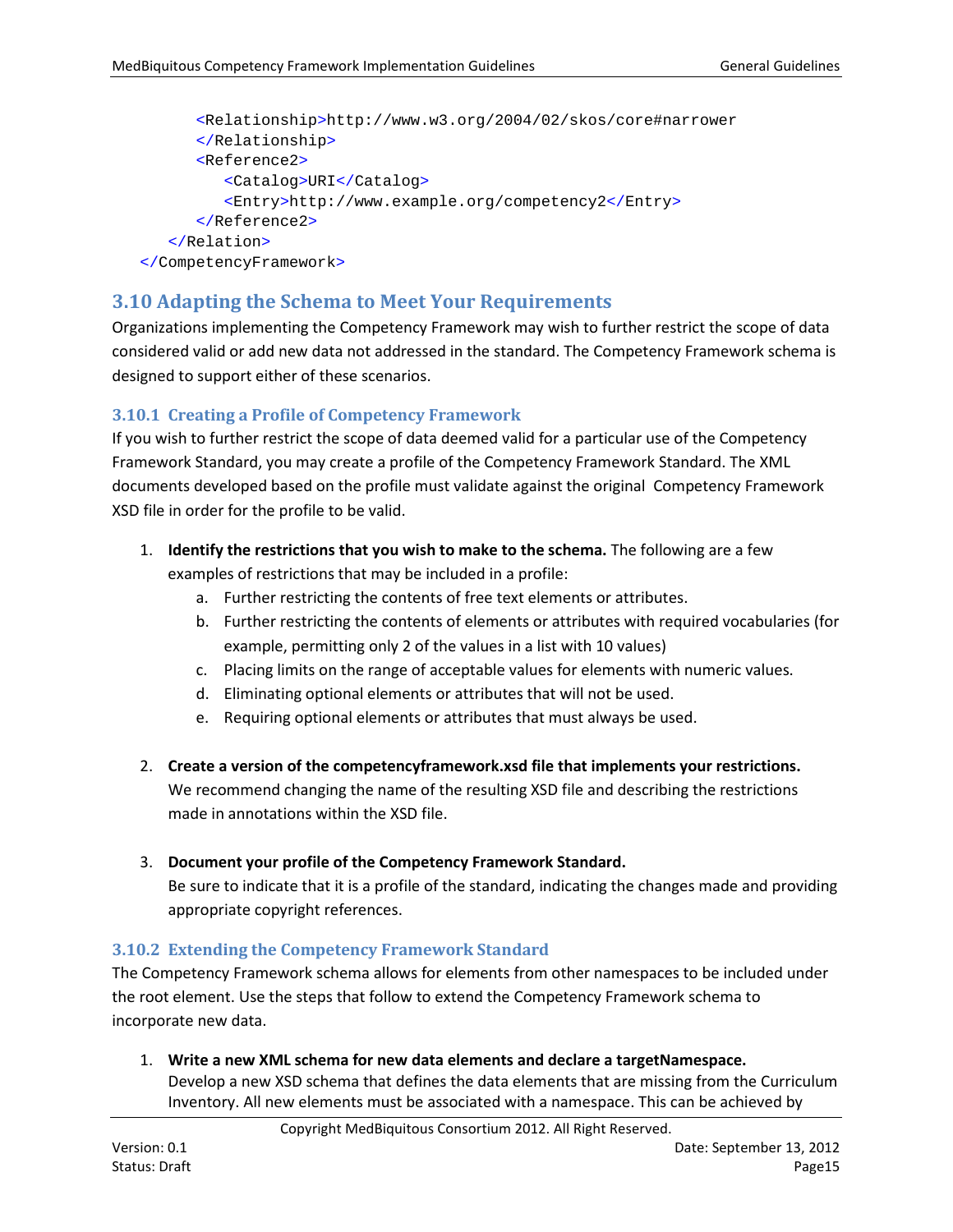using the XSD targetNamespace attribute. The following example defines an element called Philosophy that can be used to describe the educational philosophy that the Competency Framework employs. The schema defines http://ns.myurl.com/philosophy/ as the targetNamespace, so the Philosophy element is associated with that namespace.

```
<?xml version="1.0" encoding="UTF-8"?>
<xs:schema targetNamespace="http://ns.myurl.com/philosophy/"
xmlns="http://ns.myurl.com/philosophy/"
xmlns:xs="http://www.w3.org/2001/XMLSchema"
elementFormDefault="qualified" attributeFormDefault="unqualified">
   <xs:element name="Philosophy" type="xs:string"/>
</xs:schema>
```
#### 2. **Place new namespace qualified elements below the root at the end of the XML instance document.**

Declare the namespace of the schema with new data elements in the instance document. Usually this is done by declaring the namespace in the root element and assigning a prefix to the namespace. Then the prefix can be used when referencing the new elements. You may also declare a default namespace for an element and its subelements by declaring the namespace in the uppermost element belonging to that namespace. Then include the new element(s) just before the closing CompetencyFramework tag.

In the example below, the prefix ph is declared for the<http://ns.myurl.com/philosophy/> namespace within the CompetencyFramework root element. The ph prefix is then used to label the Philosophy element before the closing CompetencyFramework tag.

```
<CompetencyFramework xmlns="http://ns.medbiq.org/competencyframework/v1/"
xmlns:lom="http://ltsc.ieee.org/xsd/LOM"
xmlns:hx="http://ns.medbiq.org/lom/extend/v1/"
xmlns:xhtml=http://www.w3.org/1999/xhtml
xmlns:xsi="http://www.w3.org/2001/XMLSchema-instance"
xsi:schemaLocation="http://ns.medbiq.org/competencyframework/v1/ 
competencyframework.xsd http://ltsc.ieee.org/xsd/LOM healthcarelom.xsd 
http://ns.medbiq.org/lom/extend/v1/ healthcaremetadata.xsd 
http://www.w3.org/1999/xhtml xhtml1-strict.xsd">
   <lom:lom>
   . . .
   </lom:lom>
   <EffectiveDate>2011-12-09</EffectiveDate>
   <Includes>
      <Catalog>URI</Catalog>
      <Entry>http://www.example.org/competency1</Entry>
   </Includes>
   <Includes>
      <Catalog>URI</Catalog>
```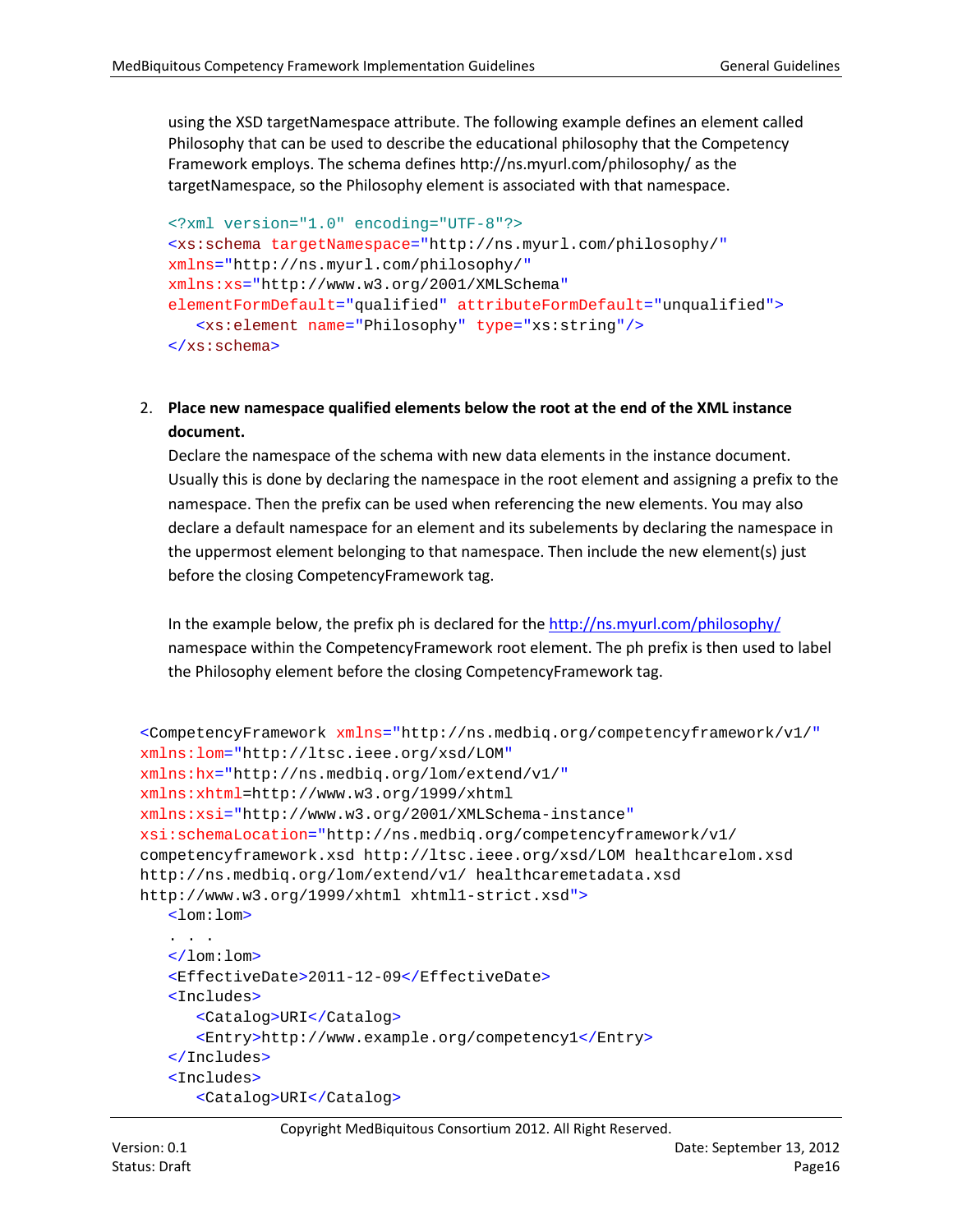```
<Entry>http://www.example.org/competency2</Entry>
   </Includes>
   <Includes>
      <Catalog>URI</Catalog>
      <Entry>http://www.example.org/competency3</Entry>
   </Includes>
   <Relation>
      <Reference1>
         <Catalog>URI</Catalog>
         <Entry>http://www.example.org/competency1</Entry>
      </Reference1>
      <Relationship>http://www.w3.org/2004/02/skos/core#narrower
      </Relationship>
      <Reference2>
         <Catalog>URI</Catalog>
         <Entry>http://www.example.org/competency3</Entry>
      </Reference2>
   </Relation>
   <Relation>
      <Reference1>
         <Catalog>URI</Catalog>
         <Entry>http://www.example.org/competency1</Entry>
      </Reference1>
      <Relationship>http://www.w3.org/2004/02/skos/core#narrower
      </Relationship>
      <Reference2>
         <Catalog>URI</Catalog>
         <Entry>http://www.example.org/competency2</Entry>
      </Reference2>
   </Relation>
   <Philosophy>Harden's model of learning outcomes</Philosophy>
</CompetencyFramework>
```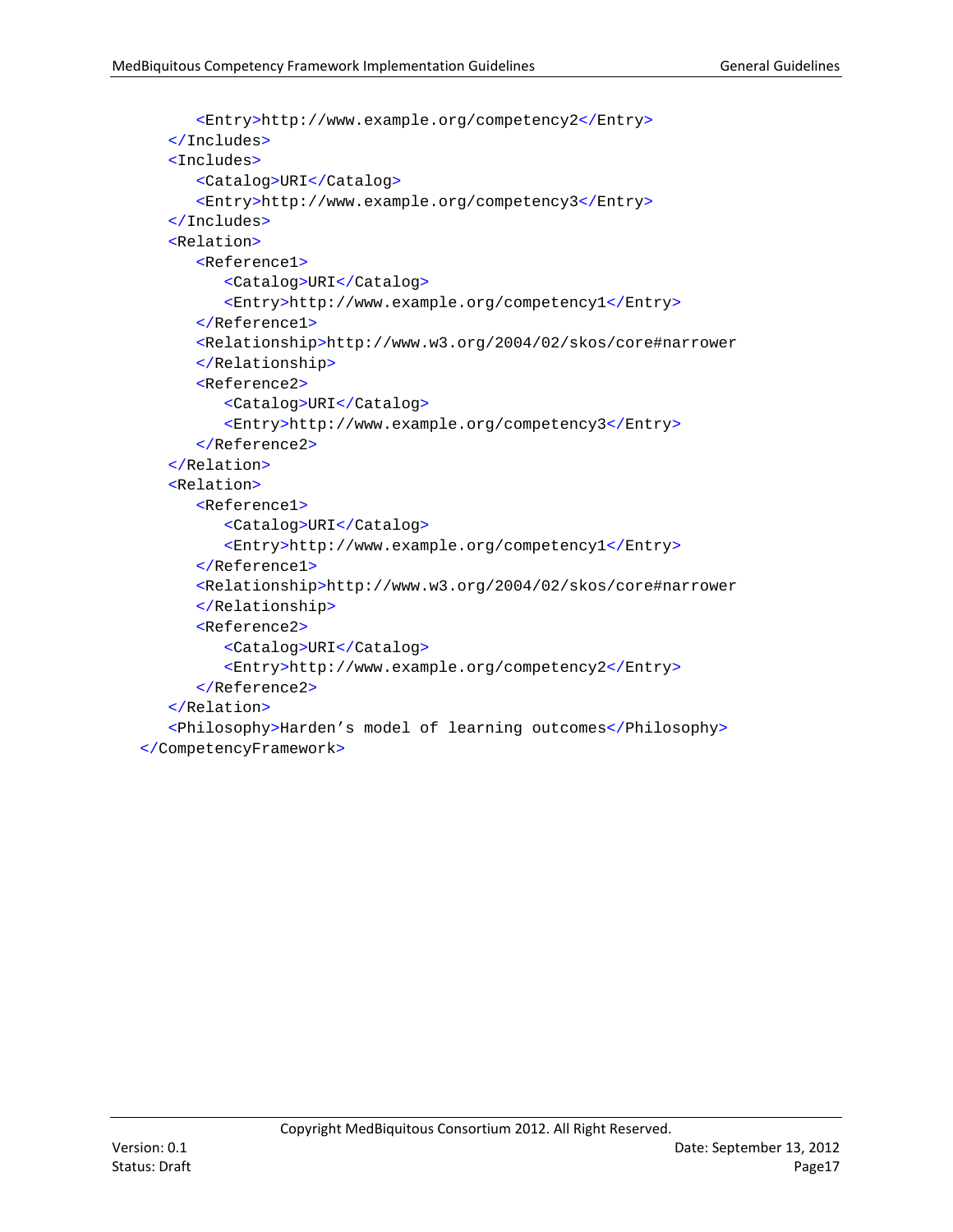## <span id="page-17-0"></span>**4 References**

#### **Albanese 1**

Albanese MA, Mejicano G, Mullan P, Kokotailo P and Gruppen L. Defining characteristics of educational competencies. *Medical Education* 2008; 42(3):248-55.

#### **Competency Framework**

MedBiquitous Competency Framework Specifications and Description Document. MedBiquitous website.

[http://www.medbiq.org/working\\_groups/competencies/CompetencyFrameworkSpecification.pdf.](http://www.medbiq.org/working_groups/competencies/CompetencyFrameworkSpecification.pdf) Accessed June 16, 2011.

#### **Competency Object**

MedBiquitous Competency Object Specifications and Description Document. MedBiquitous Website. [http://www.medbiq.org/sites/default/files/CompetencyObjectSpecification.pdf.](http://www.medbiq.org/sites/default/files/CompetencyObjectSpecification.pdf) Accessed June 16, 2011.

#### **Harden 2**

Harden RM, Crosby JR, Davis MH and Friedman M. AMEE Guide No. 14: Outcome-based education: Part 5 – From competency to meta-competency: a model for the specification of learning outcomes. *Medical Teacher* 1999; 21(6):546-52.

#### **Healthcare LOM**

MEDBIQ LO.10.1-2008, Healthcare Learning Object Metadata (Healthcare LOM). MedBiquitous Website. http://w[ww.medbiq.org/std\\_specs/standards/index.html#HCLOM.](http://www.medbiq.org/std_specs/standards/index.html#HCLOM) Accessed June 1, 2011.

#### **XHTML**

XHTML™ 1.0 The Extensible HyperText Markup Language (Second Edition), A Reformulation of HTML 4 in XML 1.0. W3C Recommendation 26 January 2000, revised 1 August 2002. W3C website. <http://www.w3.org/TR/2002/REC-xhtml1-20020801> . Accessed September 6, 2011.